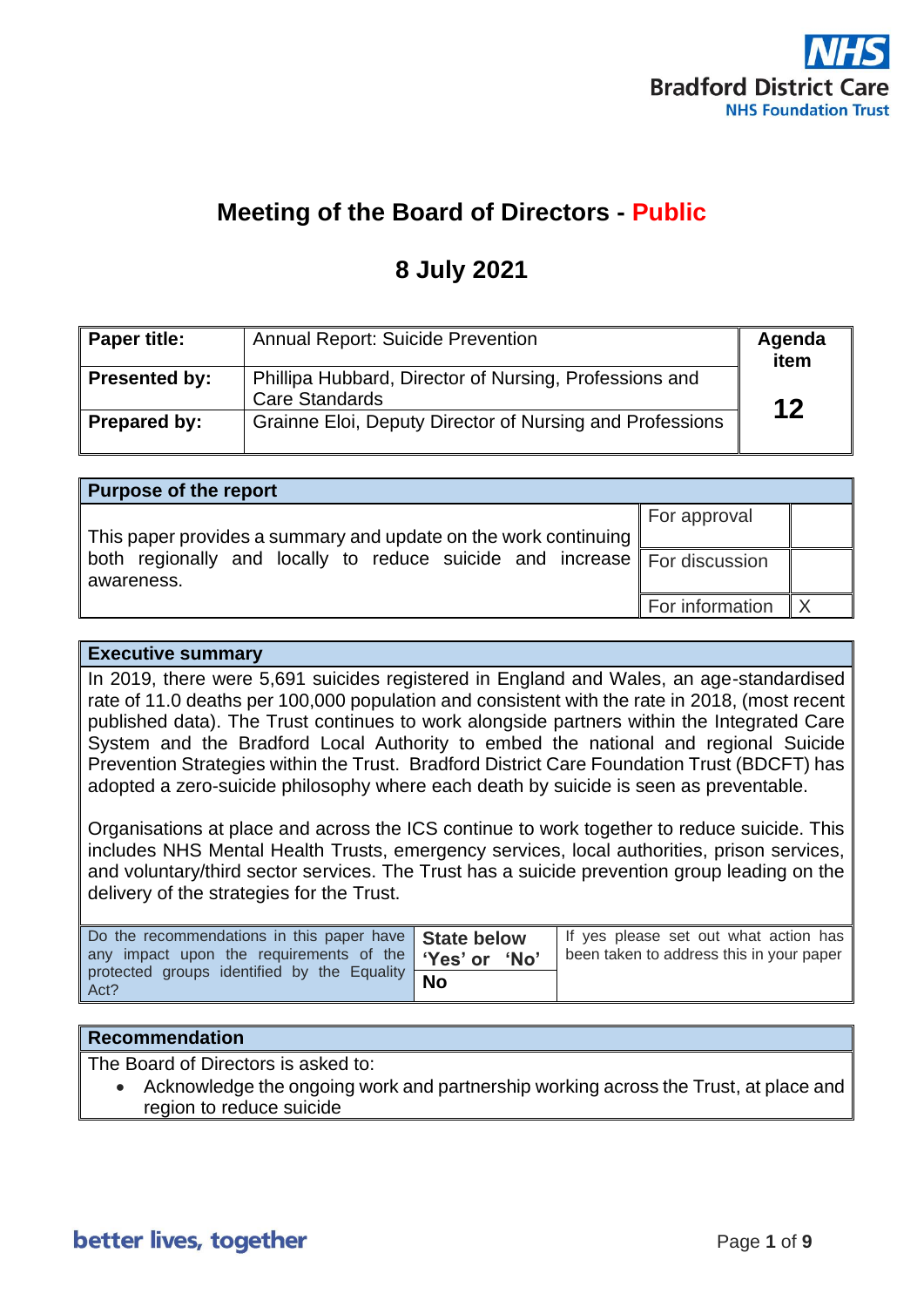

| <b>Strategic vision</b>                                                               |                                          |                                                                           |                                                                   |                            |
|---------------------------------------------------------------------------------------|------------------------------------------|---------------------------------------------------------------------------|-------------------------------------------------------------------|----------------------------|
| Please mark those that apply with an X                                                |                                          |                                                                           |                                                                   |                            |
| <b>Providing</b><br>excellent<br>quality<br><b>services</b><br>and<br>seamless access | <b>Creating</b><br>best place to<br>work | the $\vert$ Supporting<br>people to live<br>to their fullest<br>potential | <b>Financial</b><br>sustainability<br>growth<br>and<br>innovation | Governance<br>and well-led |
|                                                                                       |                                          |                                                                           |                                                                   |                            |

| <b>Care Quality Commission domains</b> |                  |                   |               |                 |  |  |  |  |  |
|----------------------------------------|------------------|-------------------|---------------|-----------------|--|--|--|--|--|
| Please mark those that apply with an X |                  |                   |               |                 |  |  |  |  |  |
| <b>Safe</b>                            | <b>Effective</b> | <b>Responsive</b> | <b>Caring</b> | <b>Well Led</b> |  |  |  |  |  |
|                                        |                  |                   |               |                 |  |  |  |  |  |

| <b>Relationship to the Board</b><br><b>Framework</b><br><b>Assurance</b><br>(BAF) | The work contained with this report links to the following<br>strategic risk(s) as identified in the BAF:<br>Strategic objective 1&5<br>$\bullet$                         |
|-----------------------------------------------------------------------------------|---------------------------------------------------------------------------------------------------------------------------------------------------------------------------|
| <b>Supporting</b><br>Links to<br>the<br><b>Operational Risk Register</b>          | The work contained with this report links to the following<br>corporate risk(s) as identified in the Supporting Operational<br><b>Risk Register:</b><br>2102<br>$\bullet$ |
| regulatory<br><b>Compliance and</b><br><b>implications</b>                        | The following compliance and regulatory implications have<br>been identified as a result of the work outlined in this report:<br><b>Regulation 12</b><br>$\bullet$        |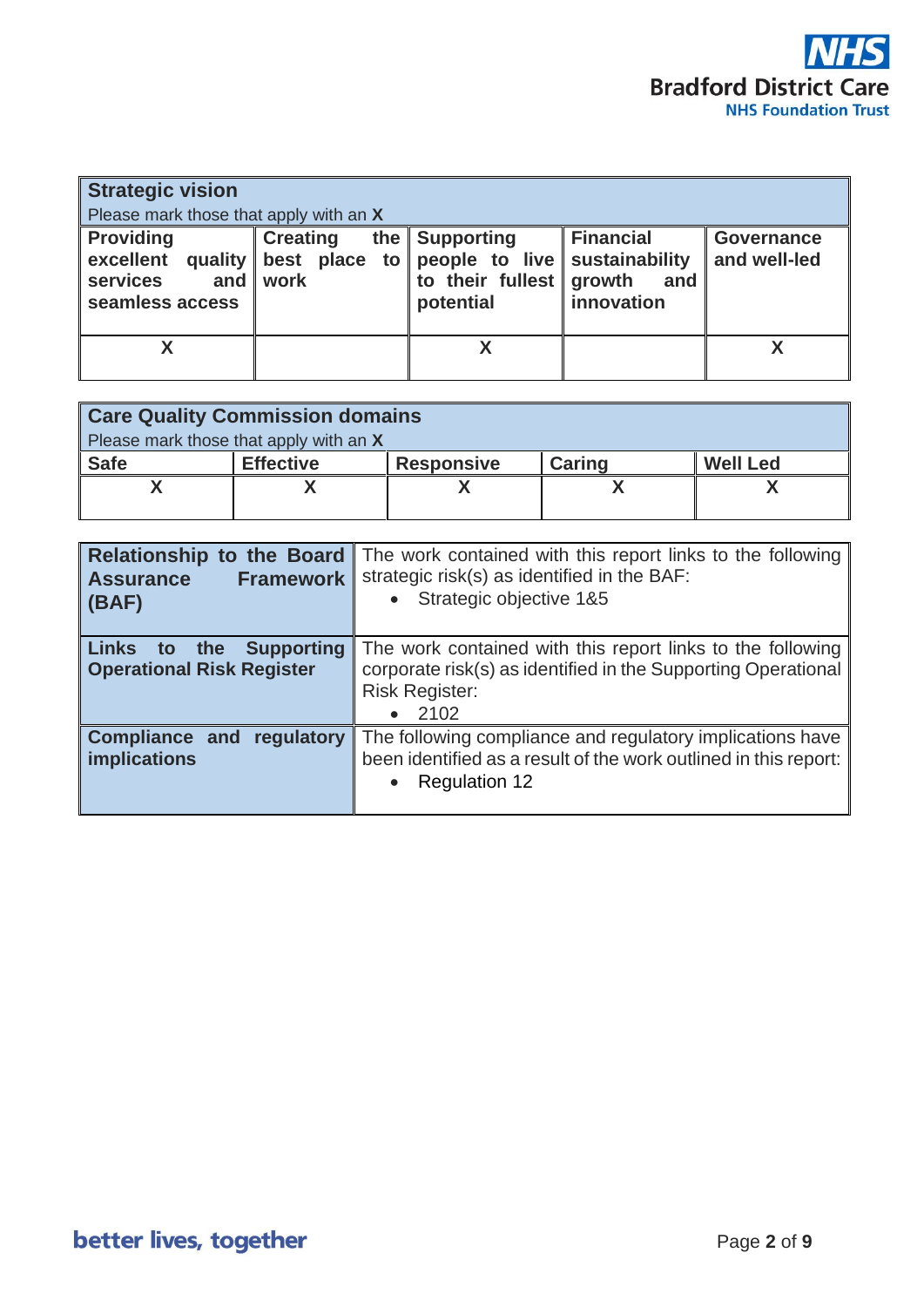

# **Meeting of the Board of Directors- Public**

# **8 July 2021**

# **Suicide Prevention Annual Update**

### **1. Purpose & Background**

In 2019, there were 5,691 suicides registered in England and Wales, an agestandardised rate of 11.0 deaths per 100,000 population and consistent with the rate in 2018. Around three-quarters of registered deaths in 2019 were among men (4,303 deaths), which follows a consistent trend back to the mid-1990s.The England and Wales male suicide rate of 16.9 deaths per 100,000 is the highest since 2000 and remains in line with the rate in 2018; for females, the rate was 5.3 deaths per 100,000, consistent with 2018 and the highest since 2004.

Males aged 45 to 49 years had the highest age-specific suicide rate (25.5 deaths per 100,000 males); for females, the age group with the highest rate was 50 to 54 years at 7.4 deaths per 100,000. Despite having a low number of deaths overall, rates among the under 25's have generally increased in recent years, particularly 10 to 24 year old females where the rate has increased significantly since 2012 to its highest level with 3.1 deaths per 100,000 females in 2019. As seen in previous years, the most common method of suicide in England and Wales was hanging, accounting for 61.7% of all suicides among males and 46.7% of all suicides among females.

### **2. Bradford District Suicide Data**

When compared to other local authorities within Yorkshire and Humber, Bradford District has the lowest suicide rate across the Integrated Care System and within the region at 9.4 deaths per 100,000 population. The highest being Calderdale and Hull at 14.8 deaths per 100,000 population and Leeds at 12.7 per 100,000 population.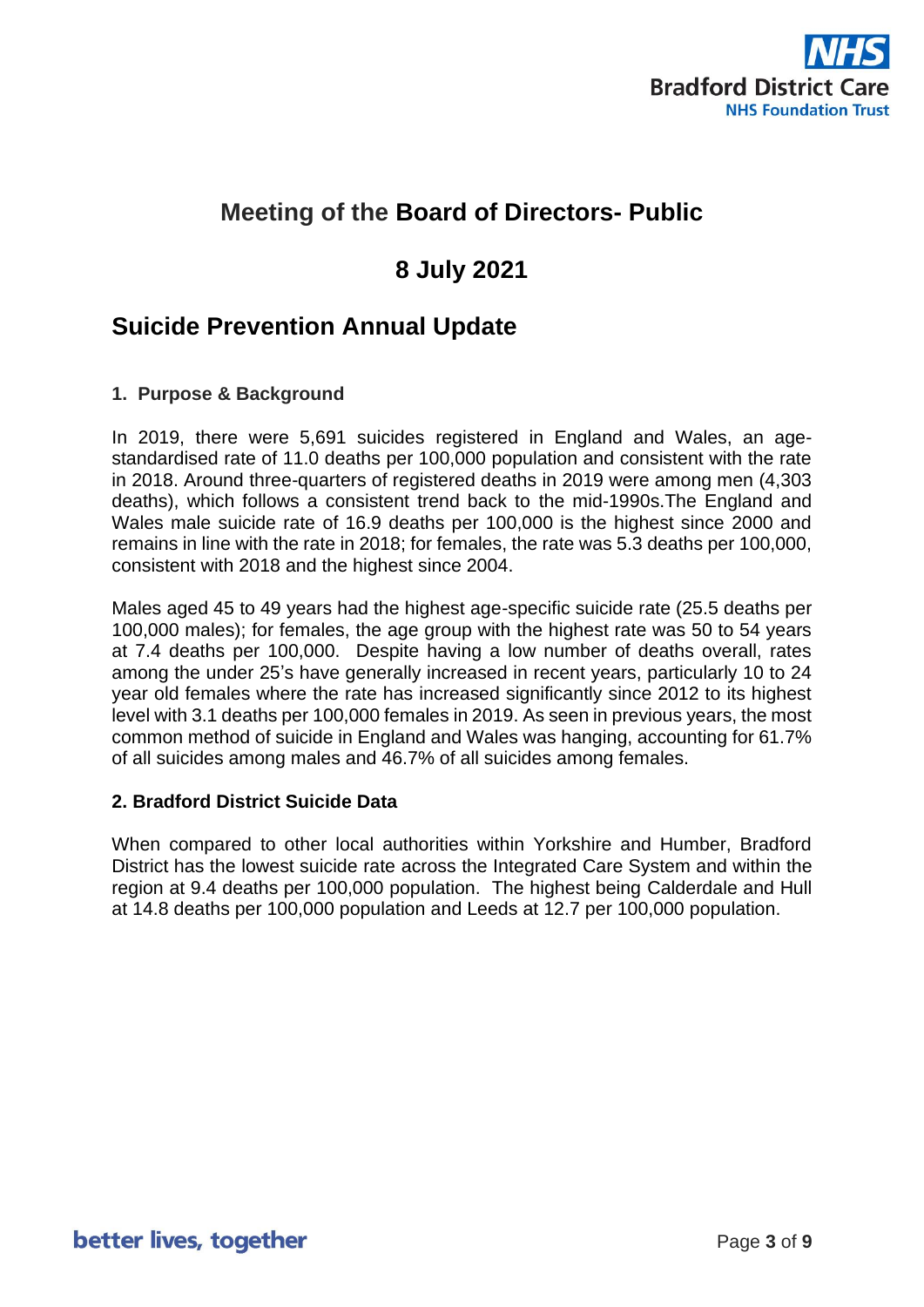

## **Regional Suicide Statistics 2017-2019**

| <b>DETTEL 30 10</b><br><u>OILLING</u><br>$\sqrt{2}$                                                                             |                | LUWCI |         | OIIIIIIQI                       |          | <b>TRATICI</b> |            | <b>TVOL COLLIDATED</b> |                          |                       |          |       |                         |                    |                 |           |           |           |      |
|---------------------------------------------------------------------------------------------------------------------------------|----------------|-------|---------|---------------------------------|----------|----------------|------------|------------------------|--------------------------|-----------------------|----------|-------|-------------------------|--------------------|-----------------|-----------|-----------|-----------|------|
| Indicator                                                                                                                       | Period         |       | England | Yorkshire and the Humber region | Barnsley | Bradford       | Calderdale | Doncaster              | East Riding of Yorkshire | upon Hull<br>Kingston | Kirklees | Leeds | North East Lincolnshire | North Lincolnshire | North Yorkshire | Rotherham | Sheffield | Wakefield | York |
| Suicide rate (Persons)                                                                                                          | $2017 -$<br>19 |       | 10.1    | 12.0                            | 10.7     | 9.4            | 14.8       | 13.7                   | 13.0                     | 14.8                  | 10.8     | 12.7  | 11.2                    | 11.8               | 12.3            | 14.6      | 10.0      | 13.5      | 11.8 |
| Suicide rate (Male)                                                                                                             | $2017 -$<br>19 |       | 15.5    | 18.3                            | 17.4     | 15.6           | 21.4       | 20.5                   | 20.6                     | 22.3                  | 17.5     | 19.2  | 18.4                    | 16.6               | 18.7            | 22.3      | 15.2      | 18.9      | 18.2 |
| Suicide rate (Female)                                                                                                           | $2017 -$<br>19 |       | 4.9     | 5.9                             | 4.2      | 3.5            | 8.5        | 6.8                    | 5.6                      | 7.4                   | 4.4      | 6.4   | $^{\star}$              | 7.1                | 6.1             | 7.5       | 4.9       | 8.3       | 5.6  |
| Years of life lost due to suicide,<br>age-standardised rate 15-74 years:<br>per 10,000 population (3 year<br>average) (Persons) | $2017 -$<br>19 | 4 D   | 33.0    | ÷,                              | 37.0     | 28.0           | 54.8       | 47.5                   | 44.8                     | 48.1                  | 35.7     | 44.0  | 34.1                    | 38.6               | 43.2            | 49.5      | 31.8      | 53.8      | 33.8 |
| Years of life lost due to suicide.<br>age-standardised rate 15-74 years:<br>per 10,000 population (3 year<br>average) (Male)    | $2017 -$<br>19 | Þ     | 50.2    | ä,                              | 59.8     | 44.3           | 78.5       | 71.0                   | 71.6                     | 69.1                  | 57.6     | 66.2  | 53.5                    | 55.3               | 64.6            | 71.7      | 48.2      | 78.2      | 51.8 |
| Years of life lost due to suicide.<br>age-standardised rate 15-74 years:<br>per 10,000 population (3 year<br>average) (Female)  | $2017 -$<br>19 | 4 D   | 15.9    | ÷,                              | 14.7     | 11.8           | 31.5       | 23.5                   | 17.7                     | 26.3                  | 13.4     | 22.4  | $\star$                 | 21.7               | 21.2            | 28.1      | 15.4      | 29.9      | 15.8 |
| Suicide crude rate 10-34 years: per<br>100,000 (5 year average) (Male)                                                          | $2013 -$<br>17 |       | 10.5    | $11.7*$                         | 13.6     | 7.8            | 11.9       | 14.8                   | 8.0                      | 13.1                  | 12.1     | 13.2  | 9.2                     | 15.5               | 9.9             | 20.7      | 9.1       | 13.0      | 10.7 |
| Suicide crude rate 35-64 years: per<br>100,000 (5 year average) (Male)                                                          | 2013<br>17     |       | 20.1    | $22.5*$                         | 21.9     | 23.0           | 24.8       | 22.8                   | 17.5                     | 32.6                  | 18.3     | 24.9  | 25.8                    | 15.5               | 19.7            | 24.4      | 21.0      | 22.0      | 30.4 |
| Suicide crude rate 65+ years: per<br>100,000 (5 year average) (Male)                                                            | $2013 -$<br>17 |       | 12.4    | $11.2*$                         | 8.8      | 13.6           | 12.1       | 9.5                    | 9.5                      | 11.5                  | 8.5      | 11.0  | 12.8                    | 5.1                | 14.2            | 16.0      | 10.2      | 7.8       | 16.1 |

An audit of all suicides in Bradford District was conducted in 2017 and examined 76 conclusions of suicide in the District. This compares to Office of National Statistics (ONS) published figures of 148 deaths over the same period. The ONS definition of suicide, however, includes deaths given a narrative coroners verdict.

Of the cases examined in Bradford District:

- 78% of those who completed suicide were male
- 22% were female
- The mean age at death was 45 for males and 50 for females (47 overall), with the highest number of deaths in the 40-49 age bracket
- Fewer people who completed suicide were from a South Asian background than might be expected given the ethnicity structure of the population of the District, and more people were from a Central Eastern European background; this conclusion should however be interpreted with caution due to the low numbers involved between 2016-18, over three quarters were men
- 39% of people who died lived alone
- 65% were not in a long term relationship of any sort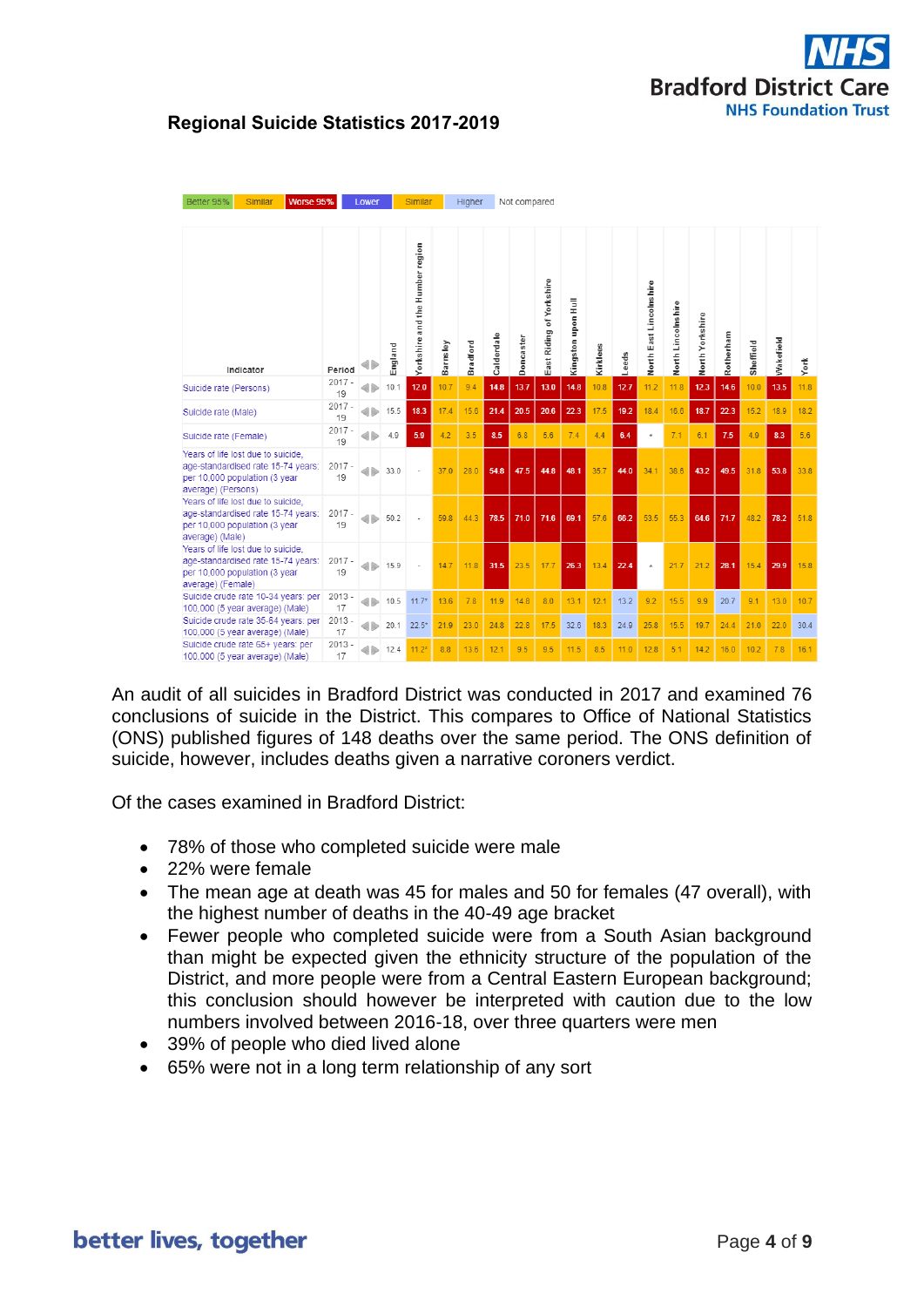

- 43% of cases had a long term physical health problem
- More than half (57%) of those who completed suicide had at least one diagnosed mental illness, and of those who did not, 61% had anecdotal reference to suspected or historical mental health problems
- 28% of cases had been in contact with secondary mental health services (for instance the community mental health team) in the 12 months prior to death; none were inpatients at the time of death
- Nearly three quarters of those who completed suicide (71%) had seen their GP in the 6 months before death
- Adverse life events experienced by those who completed suicide prior to death included: family difficulties or break up, debt or financial worries, bereavement, loneliness/isolation, unemployment, suffering from abuse (sexual, emotional, physical, or neglect), a sense of shame, being affected by the suicide of a close contact, having benefits recently stopped or being sanctioned, and problems at work

There are four sources of data about suicides for Bradford District:

- 1. Reported via national surveillance system available from Public Health England (2017-2019)
- 2. Public Health England Suicide Prevention Profile 2017-2019
- 3. Public Health Outcomes Framework
- 4. Suspected suicides as reported from West Yorkshire Police (available to February 2017)

### **3.Suicide Prevention in West Yorkshire and Harrogate**

The Suicide Prevention Advisory Network (SPAN) continues to meet bimonthly hosted by South West Yorkshire Partnership Foundation Trust (SWYPFT). Previously presented to the Board, the overall aim of this five-year WY Suicide Prevention Strategy is to develop working relationships between partner agencies to provide an evidence-based but practical framework across the West Yorkshire region to help reduce the frequency of suicide. This was supported by a federation of NHS Trusts namely the three mental health trusts across the ICS. The group has multi agency membership, it includes representation from the three mental Health Trusts, local authority public health teams, West Yorkshire Police, West Yorkshire Fire and Rescue Service, HM Prison and Probation Services, Care UK and Yorkshire Ambulance Service and Public Health England.

In 2019/20 a Suicide Prevention Operational Group (SPOG) was formed to ensure the delivery of strategy and is accountable to the Mental Health Learning Disability Autism Program Board. Its membership includes Senior representation from West Yorkshire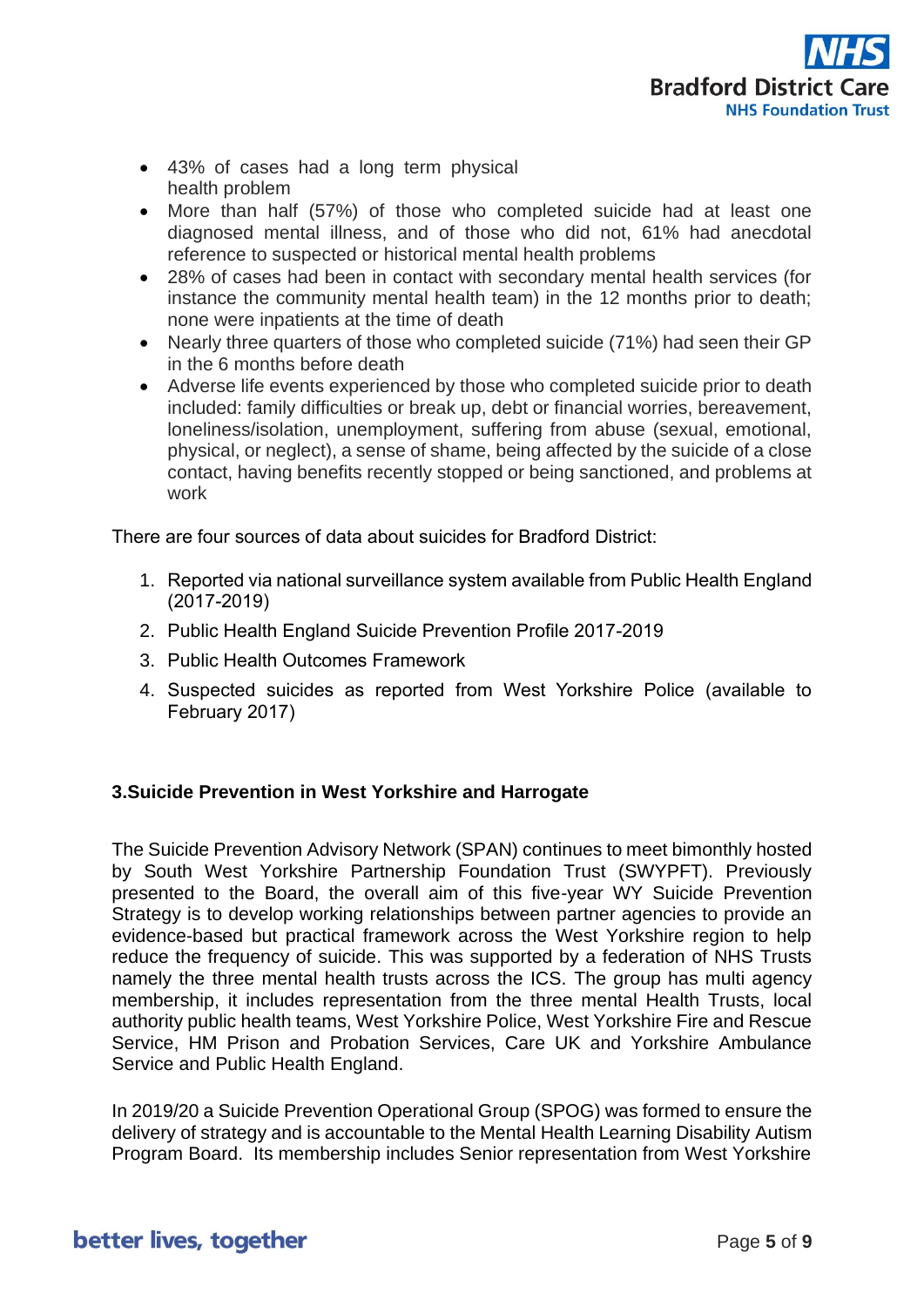

and Harrogate ICS and Health and Public Health partners. This group continues to meet bimonthly.

2020/21 sees the second year of a three-year NHSE Suicide Prevention funding initiative. The SPAN has secured £520k per year, as well as a second year of funding of £173k agreed for bereavement by suicide postvention services provided by MIND. This continues to fund targeted support for men at risk and has seen the delivery of a suicide prevention campaign.

#### **4. Suicide Prevention in Bradford**

Bradford District Care NHS Foundation Trust continues as a member of the Bradford District Suicide Prevention group, led by Public Health within the Bradford Local Authority.

The Bradford District Suicide Prevention group created an action plan for Bradford, reported to Board last year. This group (consisting of BDCFT; City of Bradford Metropolitan District Council, West Yorkshire Police, Bradford CCGs, Samaritans, West Yorkshire Fire and Rescue, and Bradford MIND) is also part of the West Yorkshire and Harrogate health care partnership.

The Bradford District Suicide Prevention group action plan has concentrated on the seven priorities identified as risks within Bradford and have made progress on the priorities:

**1: Reduce the risk of suicide in key high-risk groups**: Three small commissions using NHSE money were agreed to increase activity within

- a) LGBT+ by digital outreach
- b) Men living with poor mental health of isolation (men in sheds)
- c) A further investment with sharing voices re: BAME Mental Health

**2: Tailored approaches to improve mental health in specific groups**: Bradford Sharing Voices, focusing on communication to South Asian women, BAME film clips highlighting links to networks

**3: Support those bereaved or affected by suicide**: provision is now commissioned, and the pathway has been streamlined

**4. Reduce access to the means of suicide**: working with British Transport Police

**5: Sensitive media approach to suicide/suicidal behaviour**: engagement is underway with local media to manage communication specific to suicide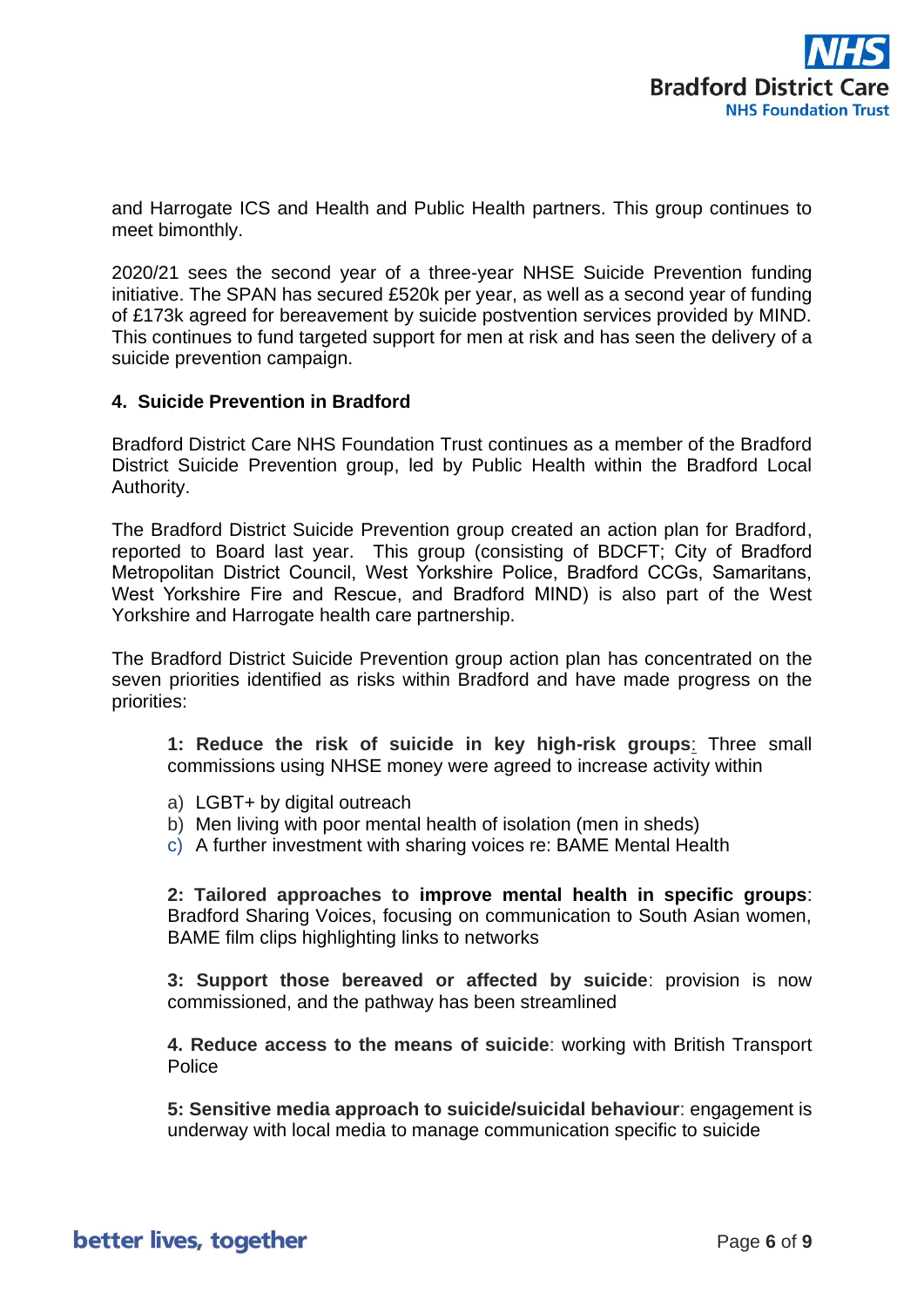

**6: Support research, data collection and monitoring**: Real time surveillance with key partners, including West Yorkshire Police to review live data and emerging themes

**7: Self-harm prevention:** A pilot is underway to offer patients presenting at A&E with self-harm including poisoning, a follow up contact appointment with a voluntary community service. Two VCS have applied for the tender which will be finalised 6<sup>th</sup> July 2021

### **5. BDCFT Developments 2020/21**

BDCFT Suicide Prevention steering group meets bimonthly and has representation from corporate, clinical and operational services within the Trust and service user and carer representation. The group leads on developments, sharing learning and ensuring that the Trust initiatives are in line with the national, regional and district strategies

### **5.1 Patient Safety Translational Research Centre**

Dr Helen Haylor, Prof. Gerrard Armitage and Dr Tony Sparks, along with Mr K Double (service user representative) have been successful in a bid to the PSTRC. The research will explore current BDCFT approaches to Serious Incident investigations in community suicides and how we assess the quality of the suicide risk assessment. The study was presented to the Ethics Committee in June 2021 and the recruitment of carers and staff who have experienced the SI process in the last two years will commence in July 2021. This is an exciting opportunity to build the findings into the improvement journey and inform changes in practice.

### **5.2PSTRC: CAMHS Phone App**

Dr. Jennie Rob is leading on a joint application with University of Bradford, BDCFT and Lancashire Care. An application for funding was submitted on 2 June 2021 in response to NiHR themed call for research in relation to Children and Young People's Mental Health. It is a project about suicide prevention encompassing all CYP utilising digital technology in the form of a mobile phone App. The aim is to determine how and in what situations and environments (hospitals, schools and colleges) the supported use of suicide prevention mobile apps can be effectively used to help children and young people, and people who are important to them.

The project has three objectives:

• To develop ideas that explain what supports and what limits the acceptance and use of mobile apps to support suicide prevention.

•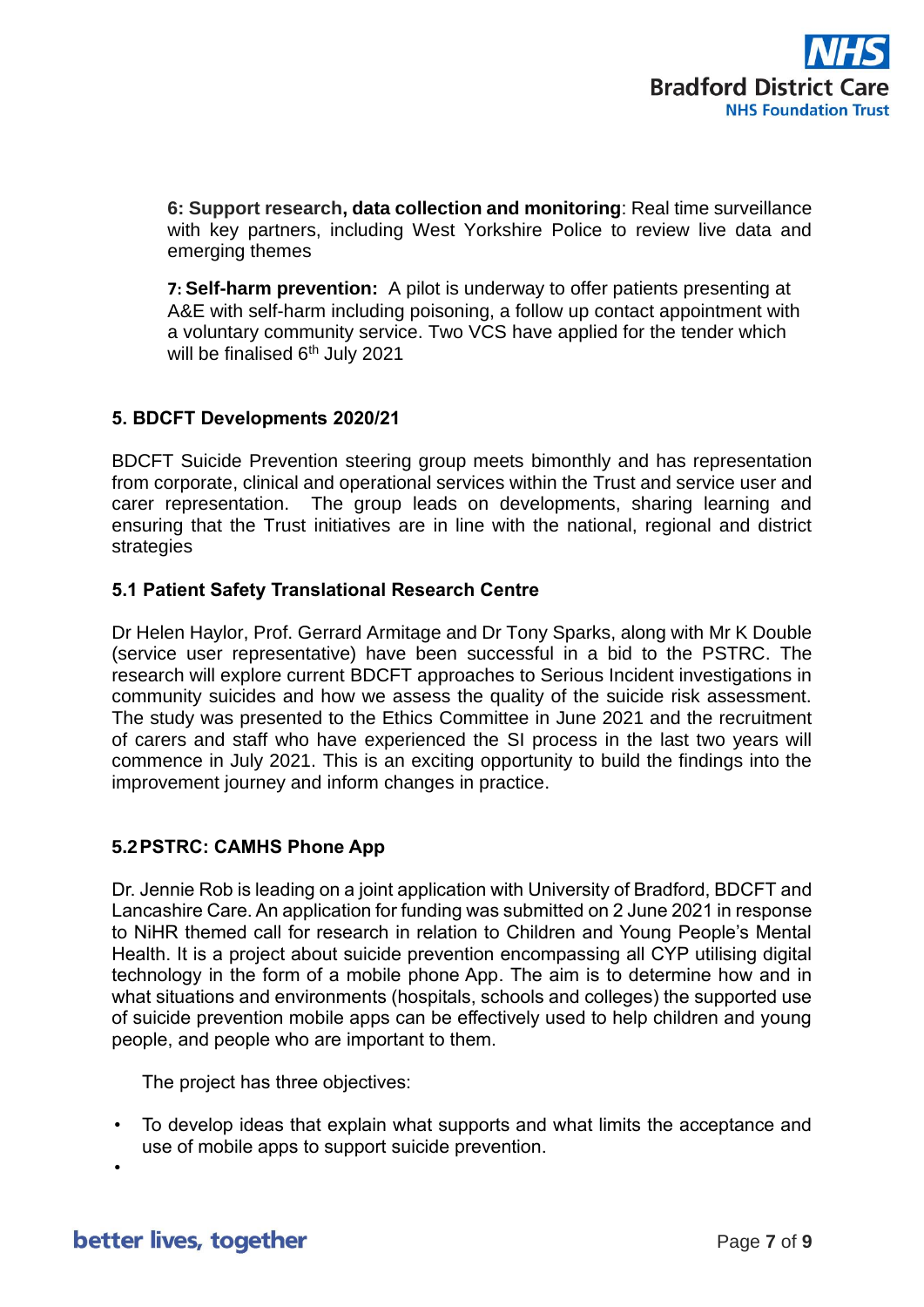

- To improve these ideas using the life experiences of young people (with and without suicidal ideation), people who are important to them and healthcare professionals responsible for their care and support.
- To use the findings to identify what information needs to be included in guidance to support healthcare services and schools / colleges adopt the use of mobile apps for suicide prevention. It is unclear if the bid has been successful at this time.

### **5.3 Serious Incidents**

An RPIW took place October 2020 which looked at embedding Human Factors approach to Serious Incident investigations. A significant amount of work has been undertaken this year to create a learning environment with all teams involved. The progress involves, changes to the workforce and systems, the recruitment of a Head of Patient Safety, Compliance and Risk, a new manager of Serious Incidents.

Serious Incident team continue to utilise root cause analysis as recommended in the Serious Incident Framework. This Framework has been reviewed as part of the NHS Patient Strategy and will be replaced by the Patient Safety Incident Response Framework (PSIRF). PSIRF is currently being piloted in some early adopter sites with released interim guidance highlighting changes to the framework from Serious Incidents to PSIRF. Primarily the changes are around the approach to the investigation which will move away from a standard investigation process with a focus on investigation to a more tailored approach depending on the nature of each incident with a focus on identifying learning. The new framework will not be in place until Autumn 2022 however there is ongoing work taking place in preparation for the go live date and there is work ongoing across the Bradford and Airedale Place as well as the West Yorkshire and Harrogate Integrated Care System to standardise our approach to the new framework.

Serious Incident Investigators have all completed Human Factors training and a continued review of SI process has resulted in changes to templates and processes which have helped to both clarify expectations and improve standards. Patient Safety Incident Response Team meetings take place within 72 hours of a serious incident with a focus on staff wellbeing and support as well as ensuring contact has been made with the family.

#### **5.4 Critical Stress Debrief Team**

The Critical Incident Stress Debrief team are now in place with senior clinicians trained on a model to offer support to staff within 24 hours following a serious incident.

Patient safety reviews take place 2 weeks after an incident and are then presented to the SI panel. At this point the terms of reference and the scope of the investigation are agreed. This is a significant shift in terms of methodology and in terms of learning